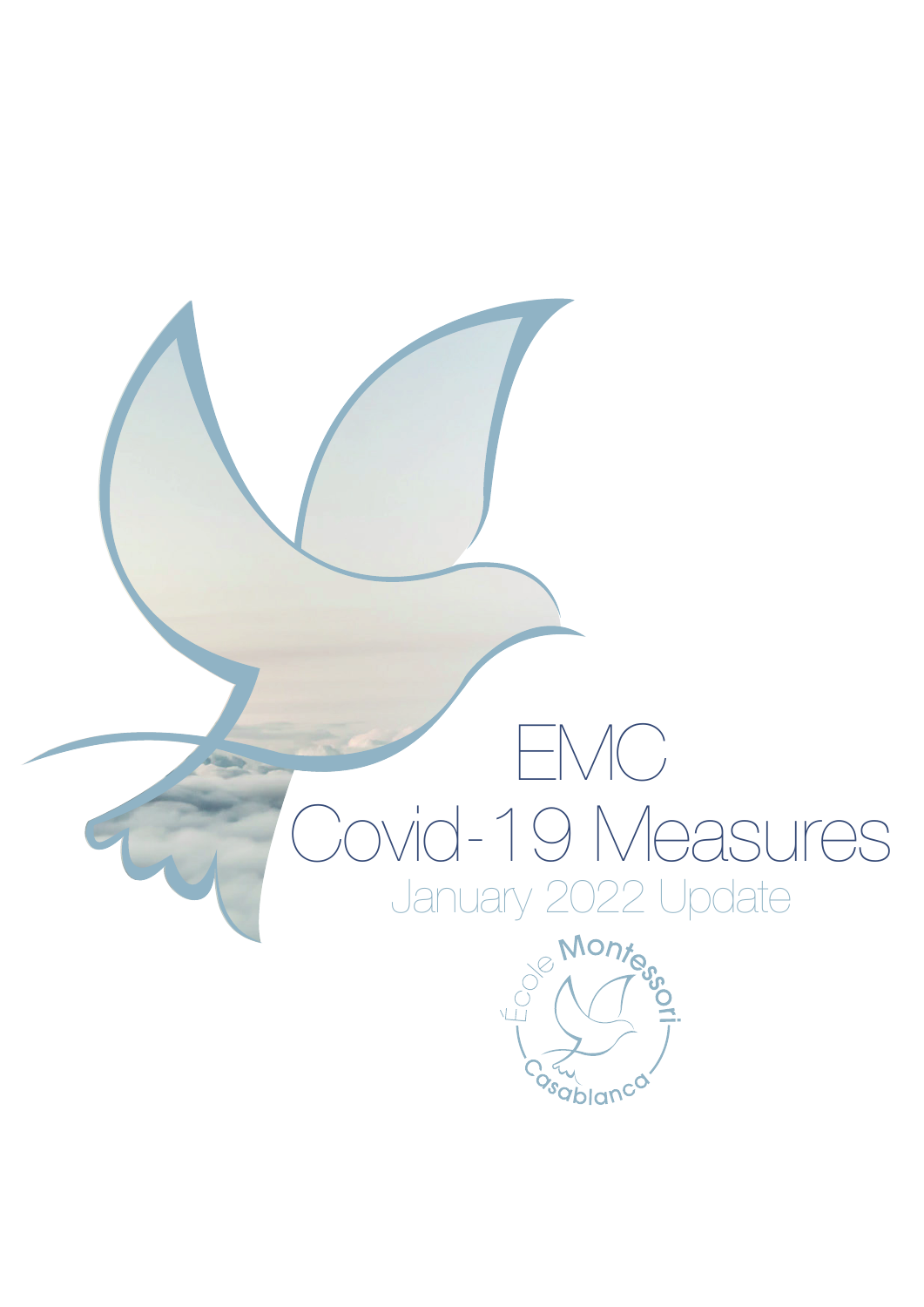

### January 2022 Update

The measures EMC adopts around COVID-19 are designed to help keep our entire community safe and to minimize spread.

#### SAFETY MEASURES WITHIN OUR SCHOOL GROUNDS

- All parents/nannies/drivers accompanying the children are asked to respect social distancing, and to wear masks at all times.
- Adults who are not staff members are not authorized to enter the school.
- All children ages 6 and above are required to wear masks.

- The children are encouraged to remove their masks for 15 minutes every 2 hours.

- Masks cannot be worn during sports, which happens outdoors.
- All materials and tables are regularly disinfected during the school day.
- Children have an assigned table.
- Children must bring their own individual supplies.
- Children must wash their hands before and after using the materials.
- Regular ventilation of the environments before, throughout, and after the school day.
- Regular reminders to wash hands for staff and children
	- Upon entrance in the school
	- Before/after manipulating school materials
	- Before/after lessons
	- Before/after using the bathroom
	- Upon departing from school

# Page 2